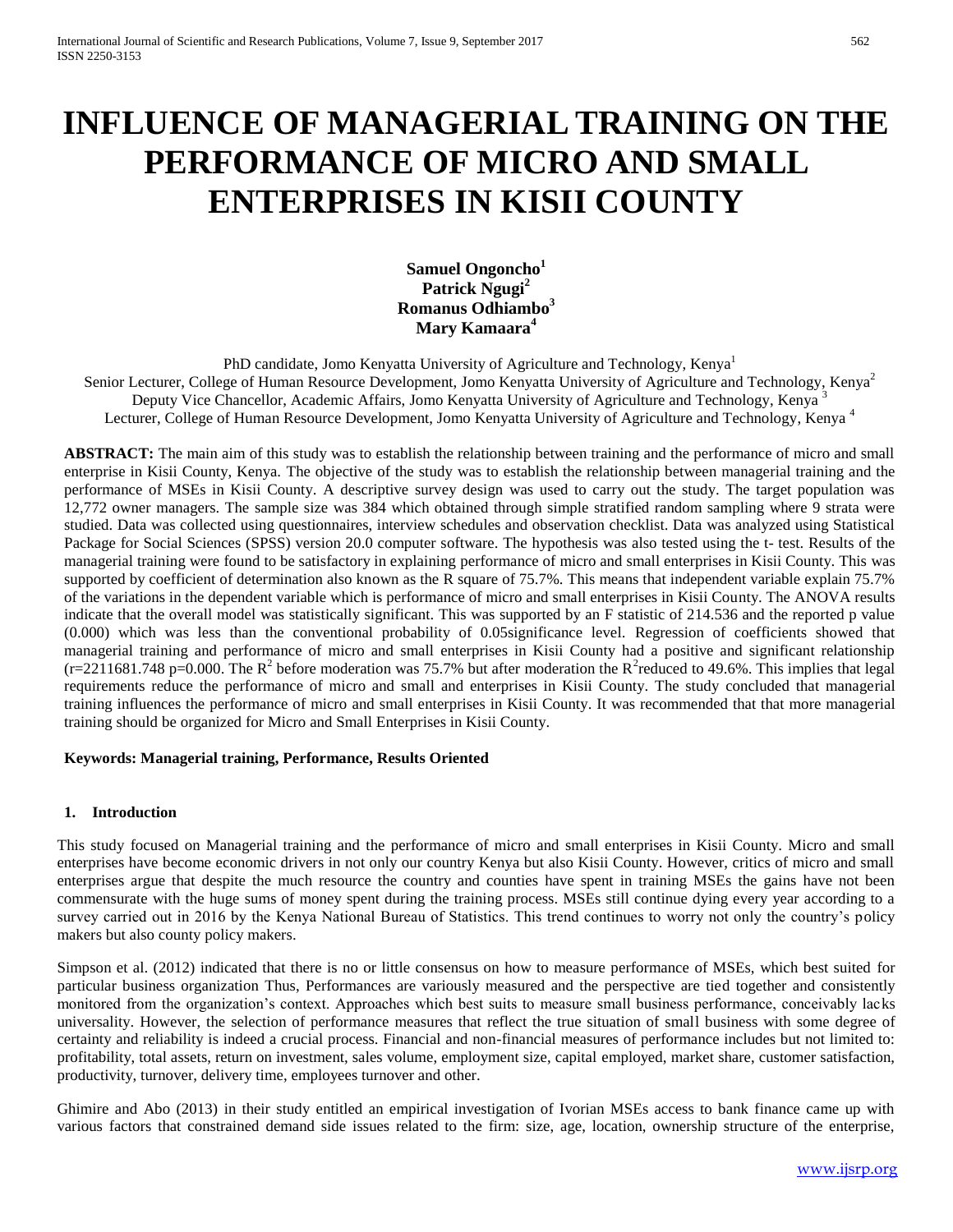gender, level of education and length of relationship between the firm and the bank, length of loan period, collateral and availability of financial information. Ijeoma and Ezejiofor (2013) asserted that corporate governance has contributed significantly in ensuring accountability and transparency in order to improve performance of MSEs and facilitating achievement of their social responsibilities in its environment. Furthermore corporate governance assist in providing structures which the objective of the MSEs is set and means of attaining those objectives and monitoring performances to ensure that effective and efficiency in operations are achieved.

Njoora and Kyalo (2014) in their study asserted that credit influenced the growth MSEs. They recommended that more formal credit facilities be availed to MSEs under favorable conditions. They further said that the Kenyan government should strengthen and built the capabilities of institutions that generate and implement programmes for MSEs development. Msipah, Chavunduka, Jengeta, Mufudza and Nhemachena (2013) asserted that the secret behind successful business venture largely depends on entrepreneurial skills. They noted that there is need for government and other relevant stakeholders to put in efforts in training artisanal engineers in business management skills and technical skills to enhance their sustainability. They further noted that entrepreneurs require training and advice on specific areas such as: compiling a business plan, market research, identifying business and market opportunities, marketing and advertising, entrepreneurial skill trainings, financial and cash flow planning, networking opportunities among others.

Howieson (2007) provide a list of reasons why MSEs are reluctant to adopt a broad structure, these are: cost in terms of money and time, creating additional work, the fear of being naïve or ignorant by other directors or shareholders and belief that a bureaucracy will destroy the ability to respond quickly. The last few decades have witnessed several changes in the world economic system: consolidating trend of globalization and liberalization of economies. Economic downtown indicated further that it is not the big companies which are only efficient machineries to rotate the economic cycle: rather MSEs are the most trusted vehicles that lead any economy towards salvation but the realization has possibly not brought everything best for MSEs, rather it has opened up a sea of challenges. There are new business orders in the advent of information technology – opening up or market dominated by medium and big domestic companies, transnational companies which has brought new line of business strategies and supply chain, hitherto unknown to traditional business model which dominates the MSEs sector. Africa is plagued with corruption. African countries are ranked among the world's highest rate of corruption.

This creates an environment in which according to Taylor (2012) hinders the performance of even the basic business functions. Akinruwa, Awolusi and Ibojo (2013) examined the determinants of Micro and Small Enterprises (MSEs) Performance in Ekiti State, Nigeria: A Business Survey Approach. The result finds that government focus should be on provision of all determinants that will enhance the thriving of MSEs performance, creates avenue that will give room for sharing experience among business owners finally, adequate information should be made to create awareness and need to patronize the home made product. Aworemi, Abdul-Azeez, and Opoola (2010) examined the Impact of Socio-Economic Factors on the Performance of Small-Scale Enterprises in Osun State, Nigeria. The result finds that integrated approach to the development of individual entrepreneurial capacity and promotion of sustainable small-scale enterprises.

Donglin (2009) measured the performance of MSEs in the Information and Communication Technology Industries. The result shows that an effective performance management system for Information Communication Technology (ICT), MSEs should help the companies to formulate right strategies that can especially manage the uncertainty of the external environment in their development. Krishna et al. (2012) in their study on the factors affecting the performance of MSEs in Malaysia proved that there is a significant positive relationship between the use of marketing information as well as the application of information technology and the performance of MSEs.

Eniola (2014) examined the role of MSEs firms performance in Nigeria. The result shows that the role MSEs performance in the national growth in Nigeria cannot be overemphasized. The performance of MSEs and its contributions has manifested and shown that they are a major area to be researched to assist the policy makers and the MSEs, owners to encourage an enabling and conducive environment for MSEs to perform more. SitiNur and Nelson (2011) explored a literature analysis on business performance for MSEs – Subjective or Objective Measures? The result shows that examining and expanding the taxonomy of business performance and in shedding light on future research in any discipline that focuses on measuring performance (Eniola, Entebang and Sakariyau 2015).

Kamunge, Njeru and Tirimba (2014) in their study found out that availability of management experience is a key factor affecting the performance of MSEs in Limuru Town Market. This has the potential of leading to improved business performance. The other key factors that were found to affect performance of MSEs in Limuru Town Market positively were: access to business information, government policy and regulations, access to infrastructure and access to finance.

According to Micro and Small Enterprises Act (2012), it made it mandatory that training programmes for MSEs on technological modernization be undertaken to improve their performance. Despite the many training programmes to MSEs at both national and County Governments, MSEs performance is still below par. Various reasons have been advanced for this scenario. Poor management skills are still highlighted as one of the significant contribution facts in the failure of MSEs. They found that less than 20% of MSEs last more than 6 years. This means that more MSEs fail to prosper. This study sought to establish the relationship between managerial training and the performance of Micro and Small Enterprises in Kisii County.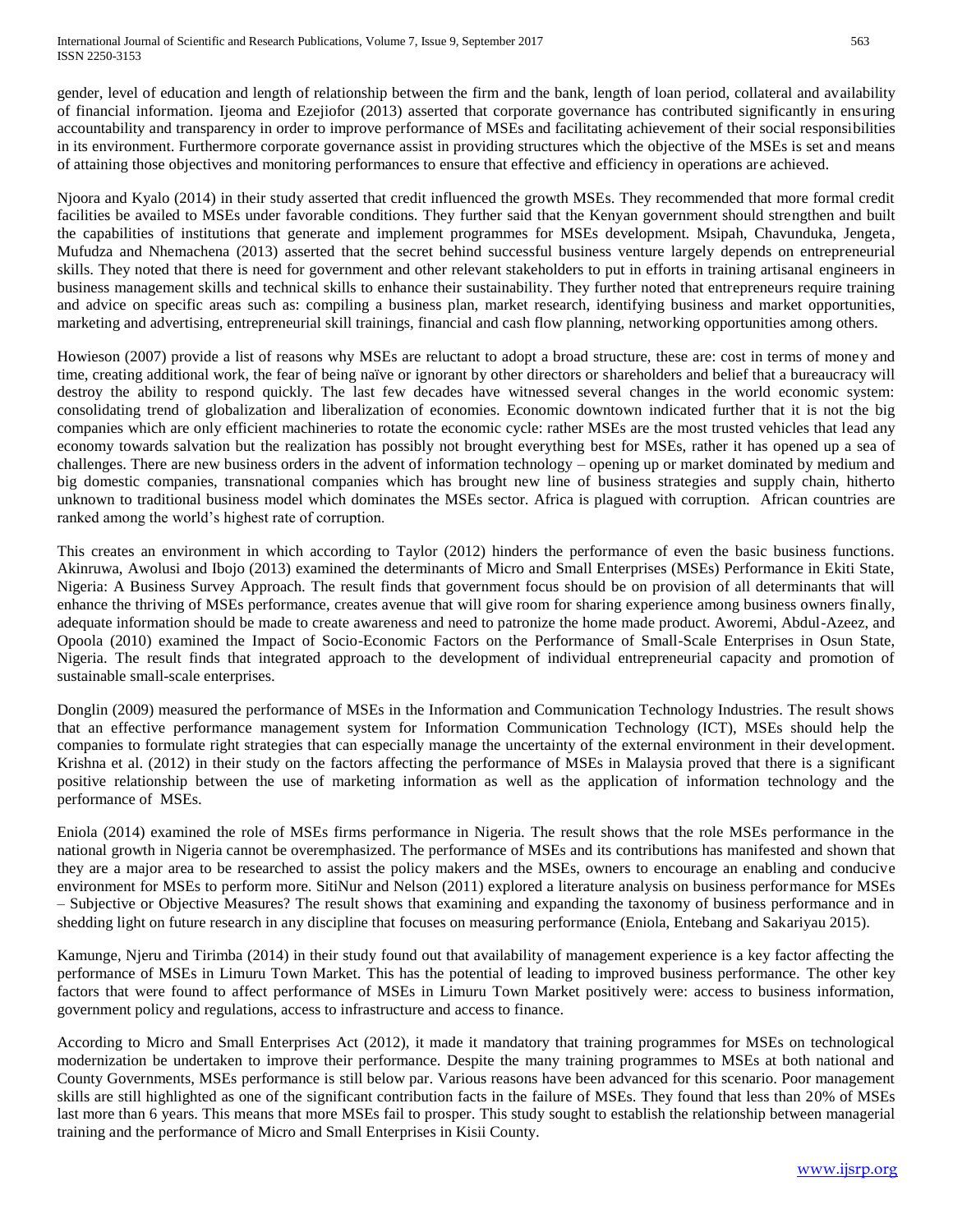## **2. Literature Review**

Ans (2011), Mohammed and Obeleagu (2014) and Agbim (2013) explains management training as the acquisition of management skills regarding business planning, organizing, directing and quality control of assets and human resources. They said that for MSEs to succeed they need to train their employees the best practices in management. Jayawarna and Macpherson (2006) noted that poor management skills are still highlighted as one of the significant contributory factors in the failure of the MSEs. In his study, he found out that less than 20% of MSEs last more than 6 years a confirmation that management training could be an important component in MSEs growth.

Arafat and Ahmed (2012) found out that MSEs play a vital role in economic growth, poverty alleviation and rapid industrialization of the developing countries. MSEs are significant in underlying countries economic growth, employment generation and acceleration of industrialization. The government of Bangladesh discovered the importance of MSEs hence highlighting it in the industrialization policy, 2010. They found out that MSEs in Bangladesh would face intense competition from the international markets. Human resource is the greatest asset that MSEs need to succeed. A well trained workforce is critical in the growth of MSEs. This study has not however considered the fact that in management training of MSEs, only training the workforce and ignoring the other management aspect is preparing to fail completely.

Tiftik and Zincirkiran (2013) asserted that knowledge and skill of enterprise managers and mid scaled companies against management activities and growing management scale are gradually becoming complex in environment where there are globalization, information economy, rapidly changing information and communication technologies, new market opportunities and economic crisis makes adaptation to change very complicated. Since entrepreneurs are inadequate by means of time and information level emerging new specialization areas, information being vital value, relations of enterprise environment gaining importance and organization structures becoming complex enterprise also needs other managers. They further noted that there is need for managers to comprehend changes and to respond to these changes with new approaches.

Gholami, Sulaiman and Ramayah (2013) holds that training MSEs in innovation is a good idea but management training of MSEs need to be broadened to include other managerial issues that are extremely critical to MSEs survival which their study failed to address. They also realized that knowledge sharing has a higher factor loading compared with other knowledge management practices, and financial performance has higher factor compared with other organizational components. They further noted that MSEs knowledge management practices can play a significant role in improving productivity, financial performance, staff performance, innovation, work relationships, and customer satisfaction and thus improving MSEs organization performance. They further suggested that knowledge management practices are the critical elements for promoting the performance of MSEs. This study concentrated on knowledge management and has thus failed to address critical management training issues that hinder MSEs performance such as team building among others.

Srinivas (2013) and Jerome (2013) in their studies on quality management practices in rural and urban MSEs found that rural firms are performing at a higher level of sophistication and experience in quality management practices. They further said that total quality management is the major drive for quality management practices implementation. Managing quality at the expense of other management aspects will imply low budgetary applications to these other management aspects and consequently poor programmes in management training of MSEs that will be a disaster to MSEs growth and survival.

## **3. Methodology**

The study used a descriptive survey design, which deals with the collection of data from the members of a sample for the purpose of estimating one or more population parameters. Descriptive survey design like the scientific model, will be based on precise definition of the problem to be studied, standardized research methods, representative samples and other smaller groups with a view of making generalizations of the population under study. By using the descriptive survey method, questions in questionnaires were posed to respondents thus facilitating investigations that will answer the stated research questions.

According to the director of revenue, Kisii County has a population of 12,772 registered micro and small enterprises; thus the population of study will be 12,772 owner managers. These MSEs will be situated in all the 9 sub-counties that make up Kisii County as shown in table 1: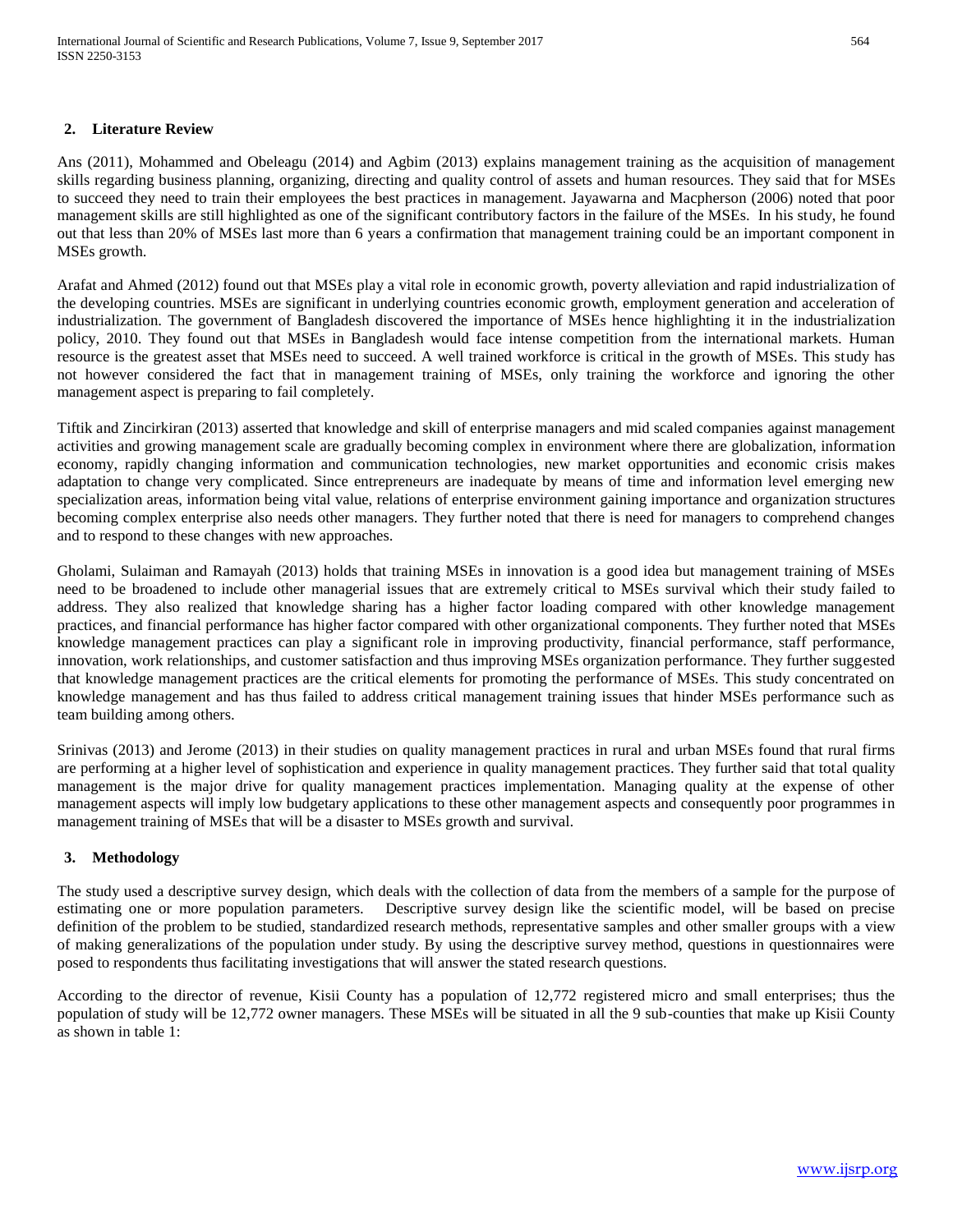| sub-county<br>trade |      | manufacturing | services | total number of MSEs |  |
|---------------------|------|---------------|----------|----------------------|--|
| Bonchari            | 634  | 0             | 733      | 1,367                |  |
| South Mugirango     | 153  | $\bf{0}$      | 197      | 350                  |  |
| BomachogeChache     | 203  | 0             | 211      | 414                  |  |
| BomachogeBorabu     | 113  | 0             | 264      | 377                  |  |
| Bobasi              | 192  | 0             | 271      | 463                  |  |
| NyaribariMasaba     | 248  | 0             | 266      | 514                  |  |
| NyaribariChache     | 2109 | 5             | 2311     | 4,425                |  |
| KitutuChache North  | 137  | 0             | 246      | 383                  |  |
| KitutuChache South  | 2997 | 4             | 1478     | 4.479                |  |
| TOTAL               | 6786 | 9             | 5977     | 12,772               |  |

**Table 1: Distribution of micro and small enterprises in Kisii County by sub-counties**

Source: record from the directorate of Revenue, Kisii County, 2016

This study has nine strata, with a total population of 12,772 MSEs. This therefore means that simple stratified random sampling was employed when conducting the study. The table 1 indicates the population distribution per stratum. The study adopted stratified random sampling technique which is aimed at selecting a group of subjects for the study in such a way that their attributes represented the larger group from which they are to be drawn. According to Mugenda and Mugenda, (2013) the size of a sample influences the detection of significant differences, relationships and interactions. Critical factors in determining sample size include the population size, the desired level of precision, the level of confidence and the degree of variability of attributes being measured Since the population of the required characteristics was estimated at  $50\%$  (p=0.5), the sample size was determined as follows according to Saunders *et al.* (2009):

$$
n = Z^2 pq
$$

 $d^2$ 

where:  $n =$  estimated sample size if the target population is greater than 10,000.

 $Z =$  standard normal deviate at the required confidence level (value for selected alpha level  $(1.96)$ )

p= the proportion of the target population estimated to have characteristics being measured.

 $q=1-P$ 

 $d =$  the level of statistical significance set (0.05).

Executing the formula, the distribution of the target population and the corresponding sample size will be 384. In order to get proportionate allocation of the sample in the different sub-counties, the following formula was used;

Sample size in the Sub-County=Number of enterprises in the Sub-county

Number of enterprises in the County  $\times$  sample size

This formula was repeated for each sub-county and the corresponding sample size given as follows.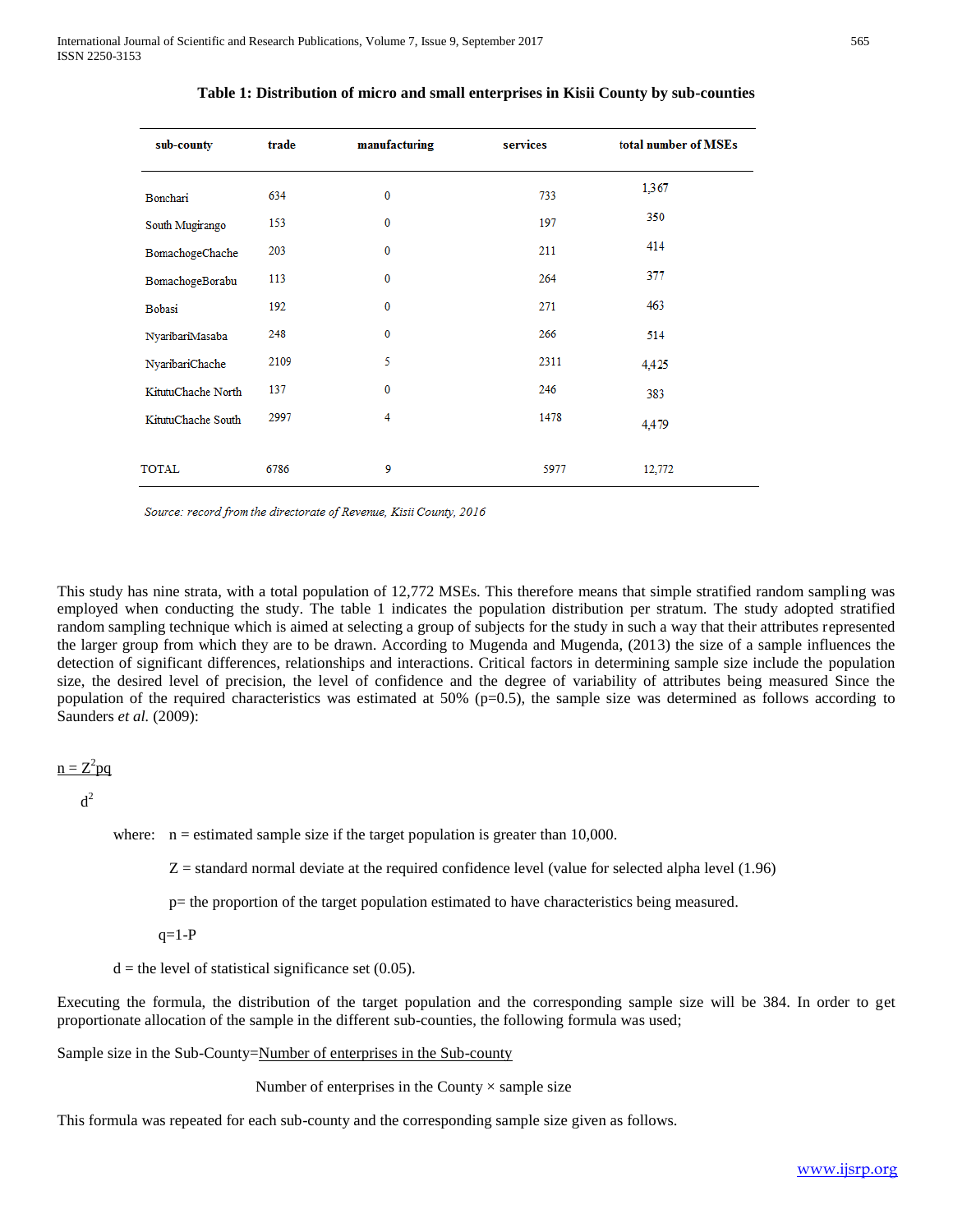International Journal of Scientific and Research Publications, Volume 7, Issue 9, September 2017 566 ISSN 2250-3153

| <b>Table 2: Sample sizes per Sub-county</b> |                       |                     |  |  |  |
|---------------------------------------------|-----------------------|---------------------|--|--|--|
| Sub-county                                  | <b>Number of MSEs</b> | <b>Sample sizes</b> |  |  |  |
|                                             |                       | (3%)                |  |  |  |
| Bonchari                                    | 1367                  | 41                  |  |  |  |
| South Mugirango                             | 350                   | 10                  |  |  |  |
| BomachogeChache                             | 414                   | 12                  |  |  |  |
| BomachogeBorabu                             | 377                   | 12                  |  |  |  |
| Bobasi                                      | 463                   | 14                  |  |  |  |
| NyaribariMasaba                             | 514                   | 15                  |  |  |  |
| NyaribariChache                             | 4425                  | 133                 |  |  |  |
| KitutuChache North                          | 383                   | 12                  |  |  |  |
| KitutuChache South                          | 4479                  | 135                 |  |  |  |
| <b>TOTAL</b>                                | 12,772                | 384                 |  |  |  |

Primary data was collected using a questionnaire whereas secondary data was got from published reports. The researcher obtained permission to commence his study from the National Commission for Science Technology and Innovation (NACOSTI) upon production of introductory letter from the Director School of Graduate Studies and an approved proposal. The research permit was produced to the CEC trade and all the sub county commissioners for permission to collect data in the sub counties. Similarly, chiefs, Assistant chiefs and clan elders were informed about the intended visit to collect data and research work in their respective arrears. The study targeted respondents in their business premises and working places. Out of 384 MSEs selected from Kisii County 38 were used in piloting. They were selected randomly to include all the 9 strata that were studied.

This study used the Cronbach's alpha as a measure of internal consistency. Cronbachs Alpha Coefficient value of 1.0 indicates a perfect reliability while that of below 0.70 will indicate low reliability. Content validity was ensured through piloting. Construct validity was achieved through the review of the theories that formed the major themes of the study and will establish the existence of the constructs and finally external validity was achieved through generalization of the findings of the studies.

This study yielded both qualitative and quantitative data which was analyzed using descriptive and inferential statistics. In this study, measures of central tendency and spread were analyzed descriptively using the mean, mode, median and the standard deviation. Relationships between the variables were analyzed inferentially using Regression Analysis. The data collected was first edited to correct the errors if any, coded and then analyzed using the Statistical Package of Social Sciences (SPSS) version 20.0 computer software which enabled in the manipulation and transformation of variables into desired forms for the purpose of analysis. The analyzed data was then presented using tables, pie charts and graphs such as bar graphs, histograms and ogives.

Regression analysis was conducted to determine the relationship between training and the performance of micro and small enterprises. Regression analysis was also conducted to examine the weight of each variable against the dependent variable. Performance of micro and small enterprises was regressed against managerial training. The equation was expressed as follows;

Where:

Yp = performance of micro and small enterprises.

βo =constant (co efficient of intercept)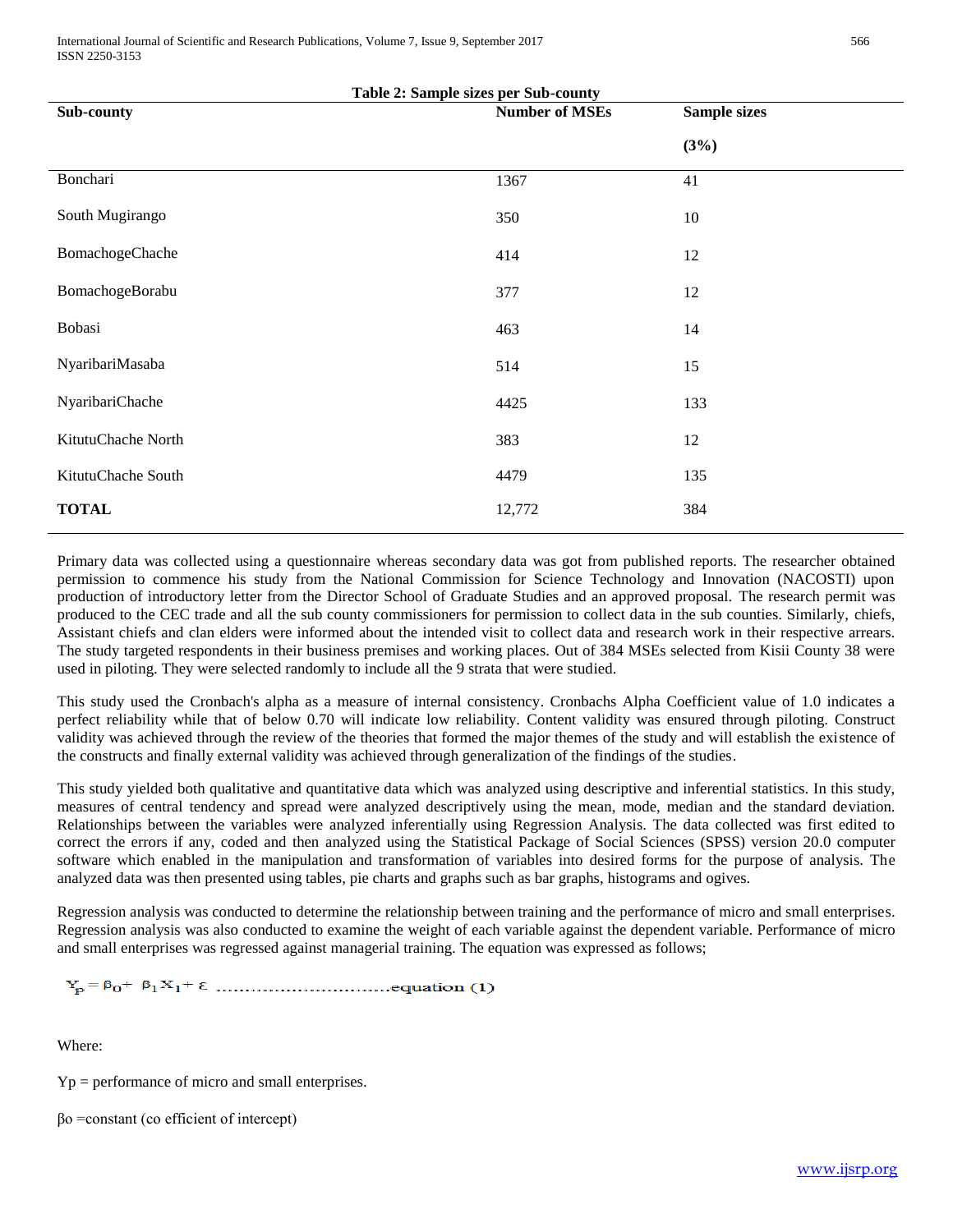$X1$  = managerial training

#### ε  $=$  error term

#### **4. Summary of Findings, Conclusions and Recommendations**

#### **4.1 Summary of Findings**

The number of questionnaires, administered to all the respondents, was 384. A total of 350 questionnaires were properly filled and returned from the respondents. This represented an overall successful response rate of 91.1%. According to Mugenda and Mugenda (2003), a response rate of 50% or more is adequate. Babbie (2004) also asserted that return rates of 50% are acceptable to analyze and publish, 60% is good and 70% is very good. Further, Cooper and Schindler (2003) also argues that a response rate exceeding 30% of the total sample size provides enough data that can be used to generalize the characteristics of a study problem as expressed by the opinions of the respondents in the target population. Based on these assertions, the response rate of 91.1% was adequate for the study.

|                     |                | <b>Table 4.1: Pilot Test Results</b> |            |  |  |  |
|---------------------|----------------|--------------------------------------|------------|--|--|--|
| <b>Variable</b>     | Cronbach alpha | <b>Critical value</b>                | conclusion |  |  |  |
| Management training | .863           |                                      | Reliable   |  |  |  |

To establish the relationship between managerial training and the performance of MSEs in Kisii County, a Likert scale of 1 to 5 (1 = strongly disagree,  $2 = Disagree 3 = Neutral$ ,  $4 = Age$ ee,  $5 = strongly agree$ ) was used and the mean response rate from the micro and small enterprise owners calculated. For the purposes of interpretation  $4 \& 5$  (agree and strongly agree) were grouped together as agree, 1 & 2 (strongly disagree and disagree) were grouped as disagree while 3 was neutral. The results of this study are as depicted in the Table .Regarding the statement that the enterprise owner can now plan how to do the business well based on the training that was given on how to run my business, majority of the respondents 92.8% (78.3% +14.3%) agreed to the statement.

The results had a mean response of 4.0 with a standard deviation of 0.5. This means that there was low variation in the responses from the respondents implying that most of the respondents could now plan for their business based on the training given. Majority of the respondents  $90.5\%$  (55.1% + 35.4%) agreed that the business is more organized than it was before due to the training that they attended. The results had a mean response of 4.2 with a standard deviation of 0.7.This means that there was a low variation in the responses from the respondents with regard to organization of the business.

| Table 4.2: Managerial training and the performance of MSEs in Kisii County |  |
|----------------------------------------------------------------------------|--|
|                                                                            |  |

|                                              | strongly |          |          |       | strongly |      |           |
|----------------------------------------------|----------|----------|----------|-------|----------|------|-----------|
| Statement                                    | disagree | disagree | not sure | agree | agree    | Mean | <b>SD</b> |
| I can now plan how to do my business well    |          |          |          |       |          | 4.0  | 0.5       |
| based on the training I have been given on   |          |          |          |       |          |      |           |
| how to run my business                       | 0.3%     | 1.4%     | 5.7%     | 78.3% | 14.3%    |      |           |
| My business is more organized than it was    |          |          |          |       |          | 4.2  | 0.7       |
| before due to the training that I attended   | 0.3%     | 1.1%     | 8.0%     | 55.1% | 35.4%    |      |           |
| The training that I attended has enabled me  |          |          |          |       |          | 4.1  | 0.6       |
| give better directions to my employees       | 0.0%     | 1.7%     | 6.9%     | 69.4% | 22.0%    |      |           |
| The training that I attended has helped me   |          |          |          |       |          | 4.3  | 0.6       |
| in controlling my business operations        | 0.0%     | 0.9%     | 6.3%     | 57.6% | 35.2%    |      |           |
| The training that I attended has helped me   |          |          |          |       |          | 4.2  | 0.7       |
| know how to motivate my staff                | 0.3%     | 1.1%     | 8.3%     | 60.0% | 30.3%    |      |           |
| I have improved on time management due       |          |          |          |       |          | 4.2  | 0.7       |
| to the management training that I took       | 0.0%     | 1.7%     | 8.3%     | 54.3% | 35.7%    |      |           |
| I can now recruit competent staff due to the |          |          |          |       |          | 4.2  | 0.7       |
| management training I took.                  | 0.3%     | 2.0%     | 7.1%     | 59.4% | 31.1%    |      |           |
| I can appraise employee performance due      |          |          |          |       |          | 4.3  | 0.7       |
| to the management training I took            | 0.0%     | 0.9%     | 11.7%    | 45.1% | 42.3%    |      |           |
| I can monitor the attendance of employees    |          |          |          |       |          | 4.2  | 0.6       |
| due to the management training I took        | $0.0\%$  | 1.7%     | 6.9%     | 61.1% | 30.3%    |      |           |
| The management training I have               |          |          |          |       |          | 4.4  | 0.6       |
| undertaken has improved the performance      | 0.0%     | 0.9%     | 5.1%     | 50.6% | 43.4%    |      |           |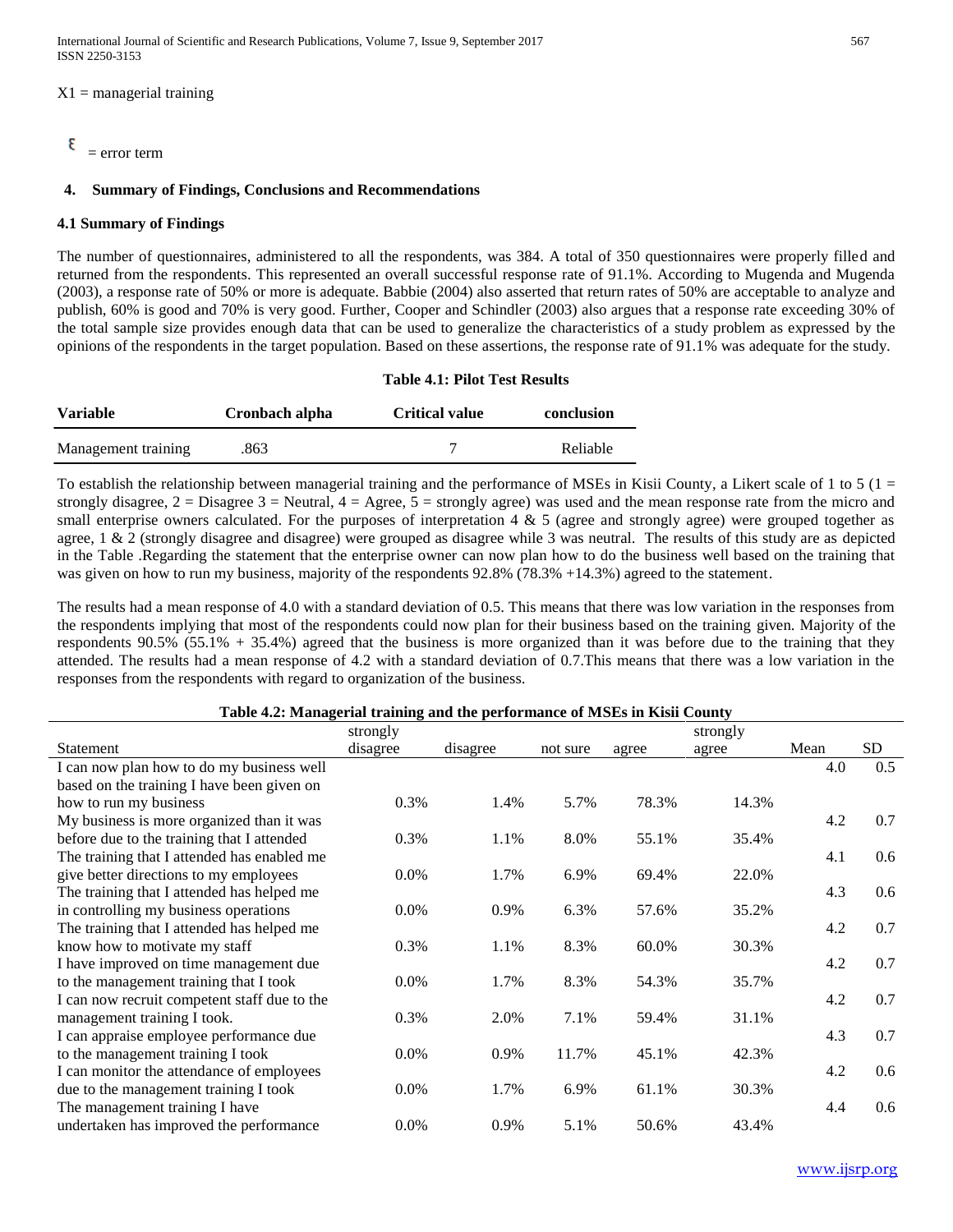of my business

Another 91.4% (69.4% + 22.0%) of the respondents indicated that the training that they attended has enabled them to give better directions to my employees. The results had a mean response of 4.1with a standard deviation of 0.6.This means that there was a low variation in the responses from the respondents with regard to giving give better directions to my employees. The study also sought to find out the extent to which training had helped respondents in controlling their business operations.

Results of the study showed that 92.8 % (57.6%+35.2%) of the respondents agreed to the statement. The results had a mean response of 4.1 with a standard deviation of 0.6. This means that there was low variation in the responses from the respondents with regard to controlling their business operations. With regard to the statement that the training that they attended had helped me know how to motivate my staff  $90.3\%$  (60.0% + 30.3%), agreed to the statement. The results had a mean response of 4.2 with a standard deviation of 0.7. This means that there was low variation in the responses from the respondents. Further, regarding the statement I have improved on time management due to the management training that I took. Majority of the respondents 88.0% (54.3%+35.7%) agreed to the statement.

The results had a mean response of 4.2 with a standard deviation of 0.7. This means that there was low variation in the responses from the respondents. Further the respondents were asked to respondent on the statement that they can now recruit competent staff due to the management training they took. Majority of the respondents 88.0% (59.4%+31.1%) agreed to the statement. The results had a mean response of 4.2 with a standard deviation of 0.7. This means that there was low variation in the responses from the respondents. Regarding the statement that they can appraise employee performance due to the management training they took, majority of the respondents 87.4% (45.1%+42.3%) agreed to the statement. The results had a mean response of 4.3 with a standard deviation of 0.7. This means that there was low variation in the responses from the respondents.

Further, the respondents were asked to respond on the statement that respondents can now monitor the attendance of employees due to the management training they took,majority of the respondents 91.4% (61.1% +30.3%) agreed to the statement. The results had a mean response of 4.3 with a standard deviation of 0.7. This means that there was low variation in the responses from the respondents. Finally regarding the statement that the management training I have undertaken has improved the performance of my business, majority of the respondents 94.0% (50.6% +43.4%) agreed to the statement. The results had a mean response of 4.4 with a standard deviation of 0.7. This means that there was low variation in the responses from the respondents. The results agree with that of Arafat and Ahmed (2012) that a well trained workforce is critical in the growth of MSEs.

Jayawarna and Macpherson (2006) also noted that poor management skills are still highlighted as one of the significant contributory factors in the failure of the MSEs. The results agree also with that of Magableh and Al-Mahrouq (2007) management skills and entrepreneurship skills affect SMEs performance and success. The results are also in agreement with Mungai (2012) that business management training had a positive effect on the entrepreneurs and as such, new products and services were introduced in the enterprise after the training. Overall, the average mean of the responses was 4.2 which means that majority of the respondents were agreeing to the statements in the questionnaire. The standard deviation was 0.6 meaning that the responses were clustered around the mean response.

The results presented in Table 4.3 present the fitness of model used of the regression model in explaining the study phenomena.

| <b>Table 4.3 Model Fitness</b>                                                            |                     |      |      |               |
|-------------------------------------------------------------------------------------------|---------------------|------|------|---------------|
| Model<br><b>Adjusted R Square</b><br><b>Std. Error of the Estimate</b><br><b>R</b> Square |                     |      |      |               |
|                                                                                           | $.749$ <sup>a</sup> | .562 | .560 | 4470385.13486 |
| ___                                                                                       |                     | . .  |      |               |

a. Predictors: (Constant), management training

Management training was found to be satisfactory in explaining performance of micro and small enterprises in Kisii County. This is supported by coefficient of determination also known as the R square of 56.2%. This means that Management training explain 56.2%of the variations in the dependent variable which is performance of micro and small enterprises in Kisii County. Results of the model fitness back up the study by Srinivas (2013) and Jerome (2013) that quality management practices influences performance of rural and urban MSEs.

This indicates that there is a close relationship between management training and performance of micro and small enterprises. The results are also in agreement with Mungai (2012) that business management training had a positive effect on the entrepreneurs and as such, new products and services were introduced in the enterprise after the training.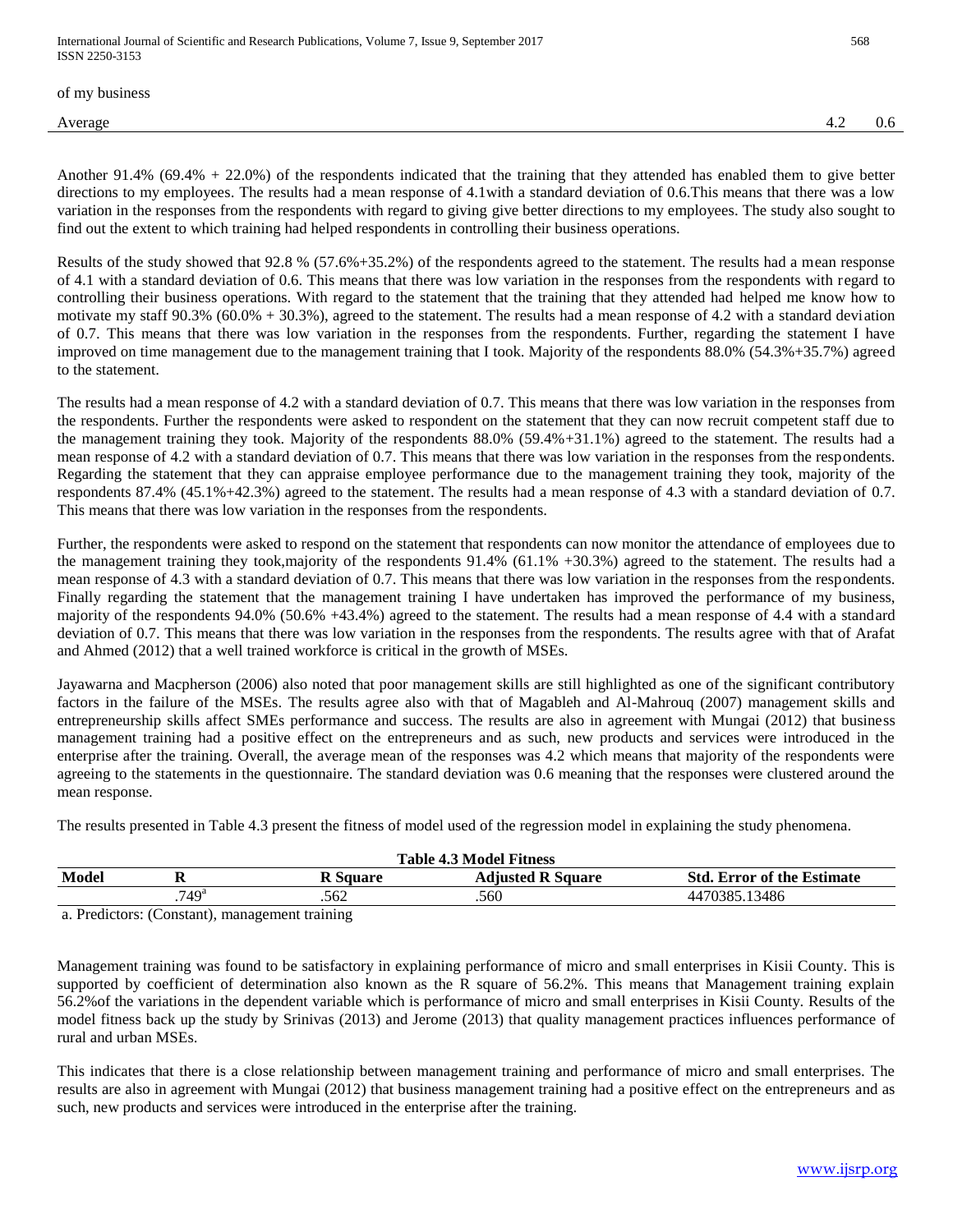| Table 4.4: Analysis of Variance |                       |     |                      |         |                   |
|---------------------------------|-----------------------|-----|----------------------|---------|-------------------|
| Model                           | <b>Sum of Squares</b> | Df  | <b>Mean Square</b>   |         | Sig.              |
| Regression                      | 8906974501288114.000  |     | 8906974501288114.000 | 445.698 | .000 <sup>t</sup> |
| Residual                        | 6954551452386170.000  | 348 | 19984343253983.246   |         |                   |
| Total                           | 15861525953674284.000 | 349 |                      |         |                   |

Table 4.4 provides the results on the analysis of the variance (ANOVA). The results indicate that the overall model was statistically significant. Further, the results imply that the independent variable is a good predictor of MSEs performance in Kisii county. This was supported by an F statistic of 445.698 and the reported p value (0.000) which was less than the conventional probability of 0.05significance level. The results agree with that of Arafat and Ahmed (2012) that a well trained workforce is critical in the growth of MSEs. Jayawarna and Macpherson (2006), noted that poor management skills are still highlighted as one of the significant contributory factors in the failure of the MSEs. Regression of coefficient results is presented in Table 4.5.

| <b>Table 4.5 Regression of Coefficients</b>                                          |                                    |                   |                                            |        |      |  |  |
|--------------------------------------------------------------------------------------|------------------------------------|-------------------|--------------------------------------------|--------|------|--|--|
| <b>Model</b>                                                                         | <b>Unstandardized Coefficients</b> |                   | <b>Standardized</b><br><b>Coefficients</b> | t      | Sig. |  |  |
|                                                                                      | B                                  | <b>Std. Error</b> | <b>Beta</b>                                |        |      |  |  |
| (Constant)                                                                           | 58395836.704                       | 3114151.488       |                                            | 18.752 | .000 |  |  |
| I can now <i>plan</i> how to do my business                                          |                                    |                   |                                            |        |      |  |  |
| well based on the training I have been 515669.638<br>given on how to run my business |                                    | 512665.821        | .047                                       | 1.006  | .015 |  |  |
| My business is more <i>organized</i> than it                                         |                                    |                   |                                            |        |      |  |  |
| was before due to the training that I 857172.585                                     |                                    | 515603.727        | .074                                       | 1.662  | .047 |  |  |
| attended                                                                             |                                    |                   |                                            |        |      |  |  |
| The training that I attended has enabled                                             |                                    |                   |                                            |        |      |  |  |
| me give better <i>directions</i> to my 1482720.152                                   |                                    | 503257.325        | .128                                       | 2.946  | .003 |  |  |
| employees                                                                            |                                    |                   |                                            |        |      |  |  |
| The training that I attended has helped                                              | 854775.148                         | 519201.650        | .076                                       | 1.646  | .001 |  |  |
| me in <i>controlling</i> my business operations                                      |                                    |                   |                                            |        |      |  |  |
| The training that I attended has helped                                              | 1994053.316                        | 496808.729        | .177                                       | 4.014  | .000 |  |  |
| me know how to <i>motivate</i> my staff                                              |                                    |                   |                                            |        |      |  |  |
| I have improved on time management                                                   |                                    |                   |                                            |        |      |  |  |
| due to the management training that I 1402686.327                                    |                                    | 503636.806        | .126                                       | 2.785  | .006 |  |  |
| took                                                                                 |                                    |                   |                                            |        |      |  |  |
| I can now recruit competent staff due to                                             | 883683.279                         | 513076.965        | .079                                       | 1.722  | .036 |  |  |
| the management training I took.                                                      |                                    |                   |                                            |        |      |  |  |
| I can appraise employee performance                                                  | 1095575.065                        | 502465.348        | .097                                       | 2.180  | .030 |  |  |
| due to the management training I took                                                |                                    |                   |                                            |        |      |  |  |
| I can <i>monitor</i> the attendance of                                               |                                    |                   |                                            |        |      |  |  |
| employees due to the management 2674428.572                                          |                                    | 500535.406        | .239                                       | 5.343  | .000 |  |  |
| training I took                                                                      |                                    |                   |                                            |        |      |  |  |
| management<br>training I<br>The<br>have<br>undertaken<br>has                         |                                    | 489578.401        | .085                                       |        |      |  |  |
| improved<br>performance of my business                                               | the 912069.112                     |                   |                                            | 1.863  | .053 |  |  |
|                                                                                      |                                    |                   |                                            |        |      |  |  |

Regression of coefficients showed that planning as a result of training and MSE performance had a positive and significant relationship (r=515669.638, p=0.015).The results also revealed that organization skills as a result of training and MSE performance had a positive and significant relationship (r=857172.585, p=0.047). The results also revealed that give better directions to employees because of the training received and MSE performance had a positive and significant relationship ( $r=1482720.152$ ,  $p=0.003$ ). The results also revealed that controlling the business operations as a result of the training received and MSE performance had a positive and significant relationship ( $r=1994053.316$ ,  $p=0.000$ ).

The results also showed that motivating staff and MSE performance had a positive and significant relationship (r=1994053.316, p=0.000). The results further showed that time management and MSE performance had a positive and significant relationship  $(r=1402686.327, p=0.006)$ . The results also revealed that recruiting competent staff as a result of the training received and MSE performance had a positive and significant relationship (r=883683.279, p=0.036). The results also showed that appraising employee performance and MSE performance had a positive and significant relationship (r=1095575.065, p=0.030).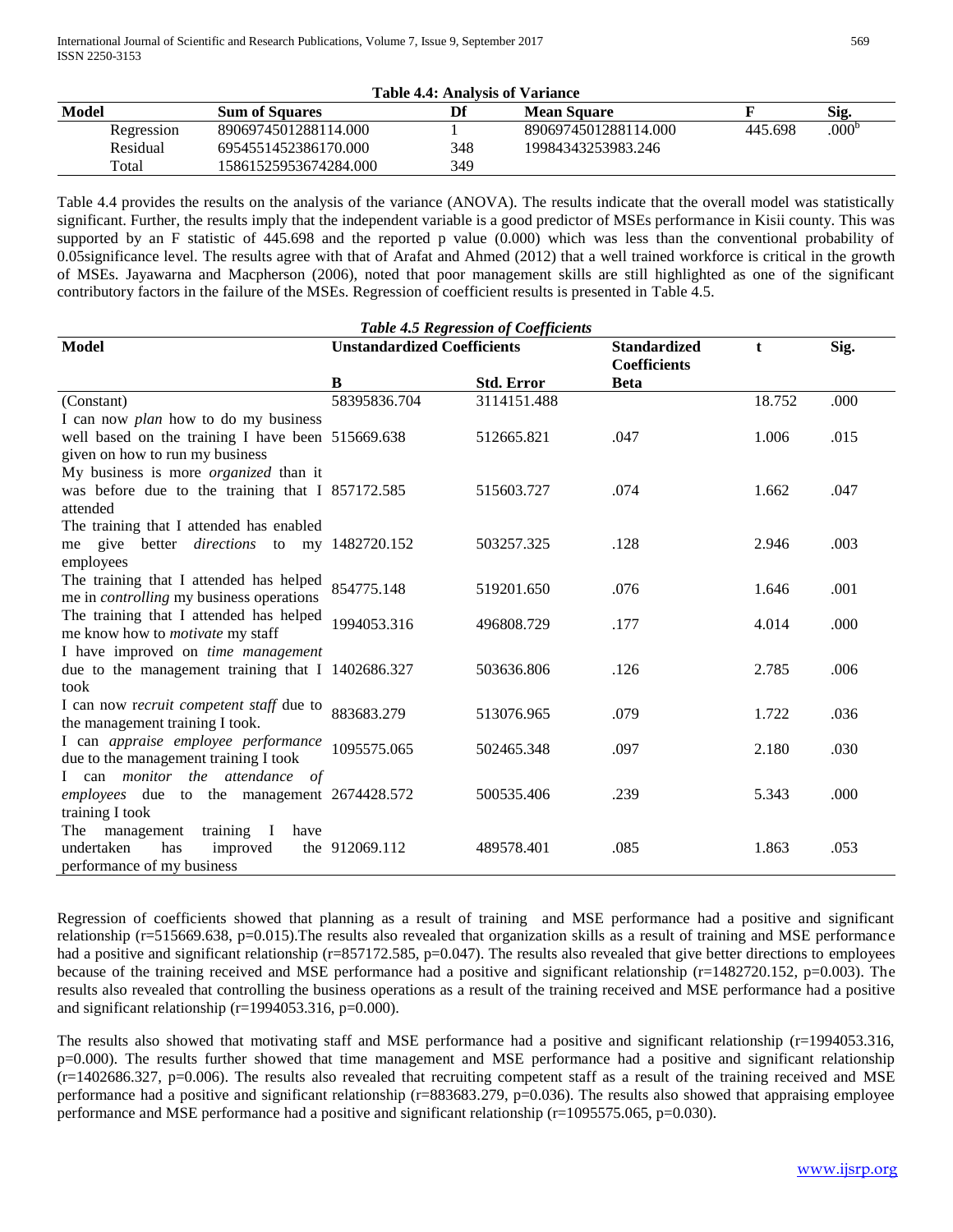The results further showed that monitoring attendance of employees and MSE performance had a positive and significant relationship  $(r=2674428.572, p=0.000)$ . Finally, that management training undertaken and MSE performance had a positive and significant relationship (r=912069.112, p=0.053).

The results agree also with that of Magableh and Al-Mahrouq (2007) management skills and entrepreneurship skills affect SMEs performance and success. The results are also in agreement with Mungai (2012) that business management training had a positive effect on the entrepreneurs and as such, new products and services were introduced in the enterprise after the training.

| Table 4.6: Optimal Model for managerial training |                     |                                    |                   |                                            |           |      |
|--------------------------------------------------|---------------------|------------------------------------|-------------------|--------------------------------------------|-----------|------|
| <b>Model</b>                                     |                     | <b>Unstandardized Coefficients</b> |                   | <b>Standardized</b><br><b>Coefficients</b> |           | Sig. |
|                                                  |                     |                                    | <b>Std. Error</b> | Beta                                       |           |      |
|                                                  | (Constant)          | -23995660.894                      | 1301485.978       |                                            | $-18.437$ | .000 |
|                                                  | Managerial training | 5727167.449                        | 271281.212        | 749                                        | 21.112    | .000 |

Regression of coefficients showed that management training and MSE performance had a positive and significant relationship  $(r=5727167.449, p=0.000)$ . This was supported by a calculated t-statistic of 21.112 which is larger than the critical t-statistic of 1.96. The results agree with Gholami, Sulaiman and Ramayah (2013), that training MSEs in innovation is a good idea but managerial training of MSEs need to be broadened to include other managerial issues that are extremely critical to MSEs survival which their study failed to address.

Srinivas (2013) and Jerome (2013) in their studies on quality management practices in rural and urban MSEs found that rural firms are performing at a higher level of sophistication and experience in quality management practices. They further said that total quality management is the major drive for quality management practices implementation.

 $Y = -23995660.894 + 5,727,167.449X_1$ 

### $WhereY = MSE$  performance

#### $X_1$  is managerial training

The Hypothesis to be tested was that is no significant relationship between managerial training and the performance of MSEs in Kisii County. The hypothesis was tested by using simple linear regression and determined using p-value The acceptance/rejection criteria was that, if the p value is greater than 0.05, we fail to reject the H<sub>O1</sub> but if it's less than 0.05, the H<sub>O1</sub> is rejected. Therefore the null hypothesis is that there is no significant relationship between managerial training and the performance of MSEs in Kisii County.

The null hypothesis was that there is that is no significant relationship between managerial training and the performance of MSEs in Kisii County. Results in Table 7 show that the p-value was 0.000. This was supported by a calculated t-statistic of 21.112 which is larger than the critical t-statistic of 1.96. The null hypothesis was therefore rejected. The study therefore adopted the alternative hypothesis that there is a significant relationship between managerial training and the performance of MSEs in Kisii County. The findings agree with those of Mungai (2012) that business management training has a positive effect on SME performance.

#### **4.2 Conclusions**

The study concluded that managerial training and MSE are positively and significantly related. For MSEs to succeed they need to train their employees the best practices in management. Poor management skills are highlighted as one of the significant contributory factors in the failure of the MSEs. In conclusion, the aspects of managerial training that are important to performance include training on planning, organizing, directing, controlling, motivating, time management, Recruitment, Appraising and monitoring.

#### **4.3 Recommendations**

It was found that management training influences the performance of micro and small enterprises in Kisii County. It is recommended that business management trainings are organized for micro and small enterprise owners. This will enable them to acquire management skills regarding business planning, organizing, directing and quality control of assets and human resources. For MSEs to succeed they need to train their employees the best practices in management.

#### **REFERENCES**

Ababa, A. (2014). *Networking and business performance of medium sized enterprises in Addis Ababa* (Doctoral dissertation, ADDIS ABABA UNIVERSITY).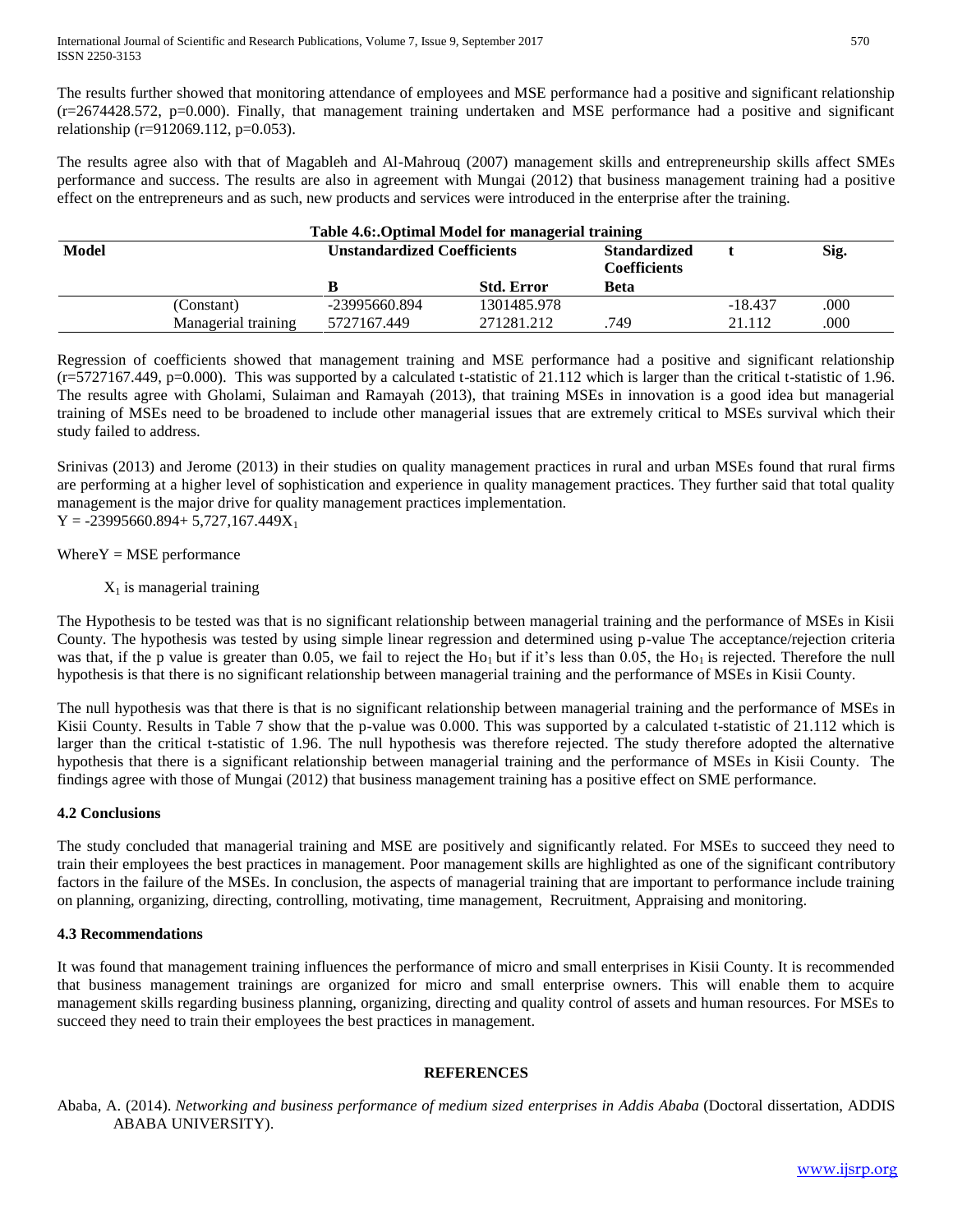- Abdullahi, M. S., Awang, Z., Abubakar, A., Umar, K., Bala, M., Khalid, S. S., & Shamsu, S. (2015); The influence of training on business success in Nigeria: Case of registered small and medium scale enterprises (SSEs) in Kano State, Nigeria, *Scholars Journal of Economics, Business and Management,*4(3),28-42.
- Abor, J, Biekpa, N, (2007) *Corporate debt policy of Small and Medium Enterprises in Ghana*: University of Stellenbosch, South Africa.
- Agbim, K. C. (2013). The Relative Contribution of Management Skills to Entrepreneurial Success: A Survey of Small and Medium Enterprises (SSEs) in the Trade Sector. OSR *Journal of Business and Management*5(2), 111-126.
- Fadahunsi, F. (2012). The Growth of Small Businesses: Towards A Research Agenda, *American Journal of Economics and Business Administration*.4 (1):105-115. ISSN 1945-5488
- Aldrich, H. E., & Martinez, M. (2010).*Entrepreneurship as social construction: a multilevel evolutionary approach*. In Z. J. Acs& D. B. Audretsch (Eds.), *Handbook of entrepreneurship research*. New York: Springer.
- Ariyo, D. (2009). *Small firm are the backbone of Nigeria economy. Africa Economic Analysis, Africa Enterprises Information Service,* Bridgnorth United Kingdom
- Arregle, J.; Hitt, M. A., Sirmon, D. G., & Very, P. (2007)."The development of organizational social capital: Attributes of family firms", *in Journal of Management Studies,*44(3), 36-44.
- Barney, J. B. (1986). Strategic factor markets: Expectations, luck and business strategy. Management Science Journal, Vol. 32, No. 1, pp. 1231−1241.—. 1991. *"Firm resources and sustained competitive advantage",* in Journal of Management, 17, (2) 99−120.
- Barrick, M.R., & Mount, M.K. (2003).*The Big Five personality dimensions and job performance:* A Meta-Analysis. Personnel Psychology.
- Bruhn, M, Miriam, W. & & Bilal, Z. (2012). Stimulating Managerial Capital in Emerging Markets: The Impact of Business and Financial Literacy for Young Entrepreneurs",*Mimeo. World Bank*
- Chiliya, N., & Roberts-Lombard, M. (2012). Impact of level of education and experience on profitability of small grocery shops in South Africa. *International Journal of Business Management & Economic Research*, *3*(1), p462.
- Cole, M., Schaninger, W., & Harris, S. (2007). The workplace social network exchange: a multilevel, conceptual examination. *Group & Organization Management*, 27(1)240-262.
- Donaldson, L. & Davis, J. (1994). Boards and company performance: research challenges the
- Døving, E. & Gooderham, P. (2008)*.* "Dynamic capabilities as antecedents of the scope of related diversification: the case of small firm accountancy practices", *in Strategic Management Journal,* 29(1)120-136.
- Eunseong, C. & Mushin, L. (2005). An exploratory study on contingency factors affecting R&D performance measurement, *International Journal of Manpower*.; 26(6):502-512.
- Fatoki, O. (2012). *The Impact of Ethics on Availability of Trade credit to new small and Medium Sized Enterprises*. South Africa
- Frankfort-Nachmias, C., & Nachmias, D. (1996), *Research Methods in the Social Sciences* (5th Ed). New York St. Martin's Press.
- Fred, A. F., Gordana, P., &, A. (2008).Relationship between quality management practices and the performance of small and medium size enterprises (SSEs) in Ghana. *International Journal of Quality & Reliability Management*, 25(7)250-269.
- Gefen, D., & Ridings, C. (2002). Implementation team responsiveness and user evaluation of customer relationship management: a quasi-experimental design study of social exchange theory*. Journal of Management Information Systems,* 19(1), 47-69.
- Chong, G. H. (2008). Measuring performance of small-and medium sized enterprises: the grounded theory Approach, *Journals of Business and Public affairs*, 2(1)180-195. ISSN 1934-7219
- Hair, J., Black, W., Babin, B., Anderson, R., &Tatham, R. (2006). *Multivariate data analysis* (6<sup>th</sup> Ed.). Uppersaddle River, N.J.: Pearson Prentice Hall.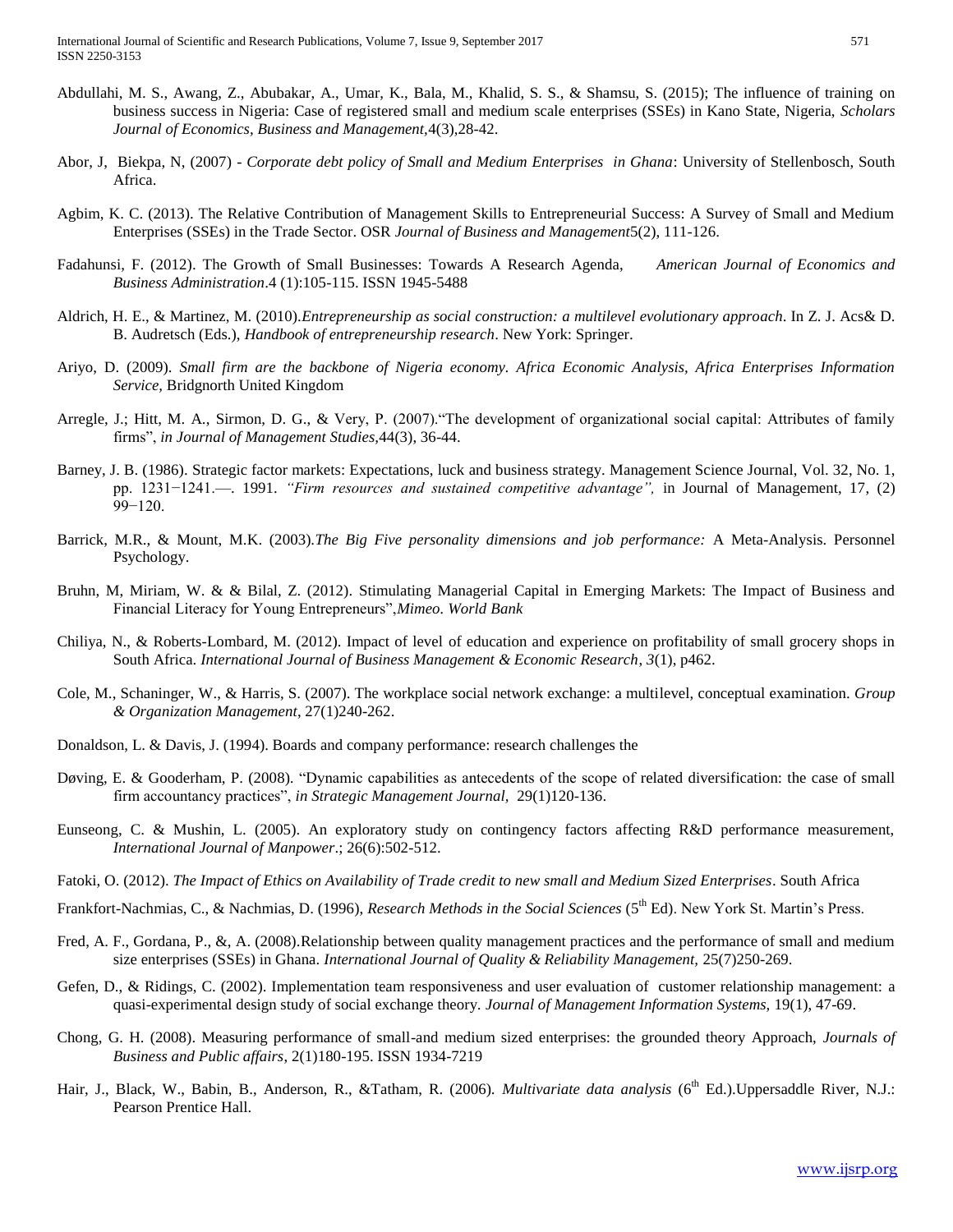Hellriege, I. D., & Jackson, S. E. (2008).*Management. 2nd South Africa Edition*. Oxford: Oxford

- Jayawarna, D., Macpherson A., & Wilson, A. (2007): Training Commitment and Performance in Manufacturing SSEs Incidence, Intensity and Approaches. *Journal of Small Business and Enterprise Development*, 14,(3) 26-39.
- Kisaka, E. S. & Mwewa, N. M. (2014), "Effects of Micro-credit, Micro-saving and Training on the Growth of Small and Medium Entreprises in Machakos County in Kenya", *Research Journal of Finance and Accounting,* 7 (2), 43 – 49.
- Kiveu, M. (2008).Factors Influencing ICT Adoption by Small and Medium Enterprises: A case of Thika
- Klijn, E.H., J. Edelenbos & B. Steijn (2010). Trust in governance networks; its impact and outcomes, *Administration and Society*, 42 (2): 193-221
- Latha, K.L. & Murthy, B. (2009). The motives of small scale entrepreneurs: an exploratory study. *South Asian Journal of Management*, 16: 91-108
- MacInnes, J., Cressey, P., & Eldridge, J. (1985). *Just managing: Authority and democracy in industry (Milton Keynes, Open University Press).*
- Magableh, I., & Kharabsheh, R. (2011). The Determinants and Impact of Training: the Case of SSEs in Jordan. *International Journal of Economics and Finance,* 5(2), 52-72.
- Miladi, A. I. (2014). Governance for SMEs: Influence of leader on organizational culture. *International Strategic Management Review*, *2*(1), 21-30.
- Miller, M., Godfrey, N., Levesque, B., & Stark, E. (2009).The Case for Financial Literacy in Developing Countries: Promoting Access to Finance by Empowering Consumers. *World Bank, DFID, OECD, and CGAP joint note, Washington, DC: World Bank (Retrieved February 18, 2012)*
- Mugenda, O.M. and Mugenda, A, G. (2003). *Research methods*.*Quantitative and Qualitative Approaches*, Acts Press, Nairobi-Kenya.
- Mungai, B. (2012). The Relationship between Business Management Training and Small and Medium-sized Enterprises' Growth in Kenya. *Unpublished PhD Thesis, Kenyatta University*.
- Mungai, B. (2012). The Relationship between Business Management Training and Small and Medium-sized Enterprises' Growth in Kenya. *Unpublished PhD Thesis, Kenyatta University*.

Njoroge, C. W., & Gathungu, J. M. (2013). The effect of entrepreneurial education and training on development of small and medium size enterprises in Githunguri District-Kenya. *International Journal of Education and Research*, *1*(8), 1-22.

- Purateera, T. (2009), *Influence* factors affecting management of small enterprises in Northeast Thailand.*International Business & Economics Research Journal*, 8(2), 41-46.
- Baldwin, R. & Black, J. (2007). *Really Responsive Regulation*, LSE Law Society and Economy Working Paper 1(11).
- Radipere, S., & Dhliwayo, S. (2014). The role of gender and education on small business performance in
- Shaw, K. L. (2007). "Personnel economics: The economist's view of human resources", *in Journal of Economic Perspectives,*  21(3),244-256**.**
- Sheehan, M. (2013). Human resource management and performance: Evidence from small and medium-sized firms,"*in International Small Business Journal,* online publication, DOI: 10.1177/0266242612465454**.**
- Sriniva, D., (2013), *Quality management practices in rural and urban SSEs* Strategic plan of ministry of Trade printed April (2009)
- Teece, D. J., Pisano, G. & Shuen, A. (1997*).* Dynamic capabilities and strategic management. *Strategic Management Journal,* 18(1), 76-87.
- Umar F., (2015). What is Interview Schedule? Definition and Types, *International Journal of Science and Research (IJSR)*
- Wanigasekara .W.M.S.K & Surangi H.K.N.S (2011). Impact of level of education and business experience on business success among small retail owner managers in Sri Lanka , University of kelaniya. Paper to be presented at 2nd International Conference on